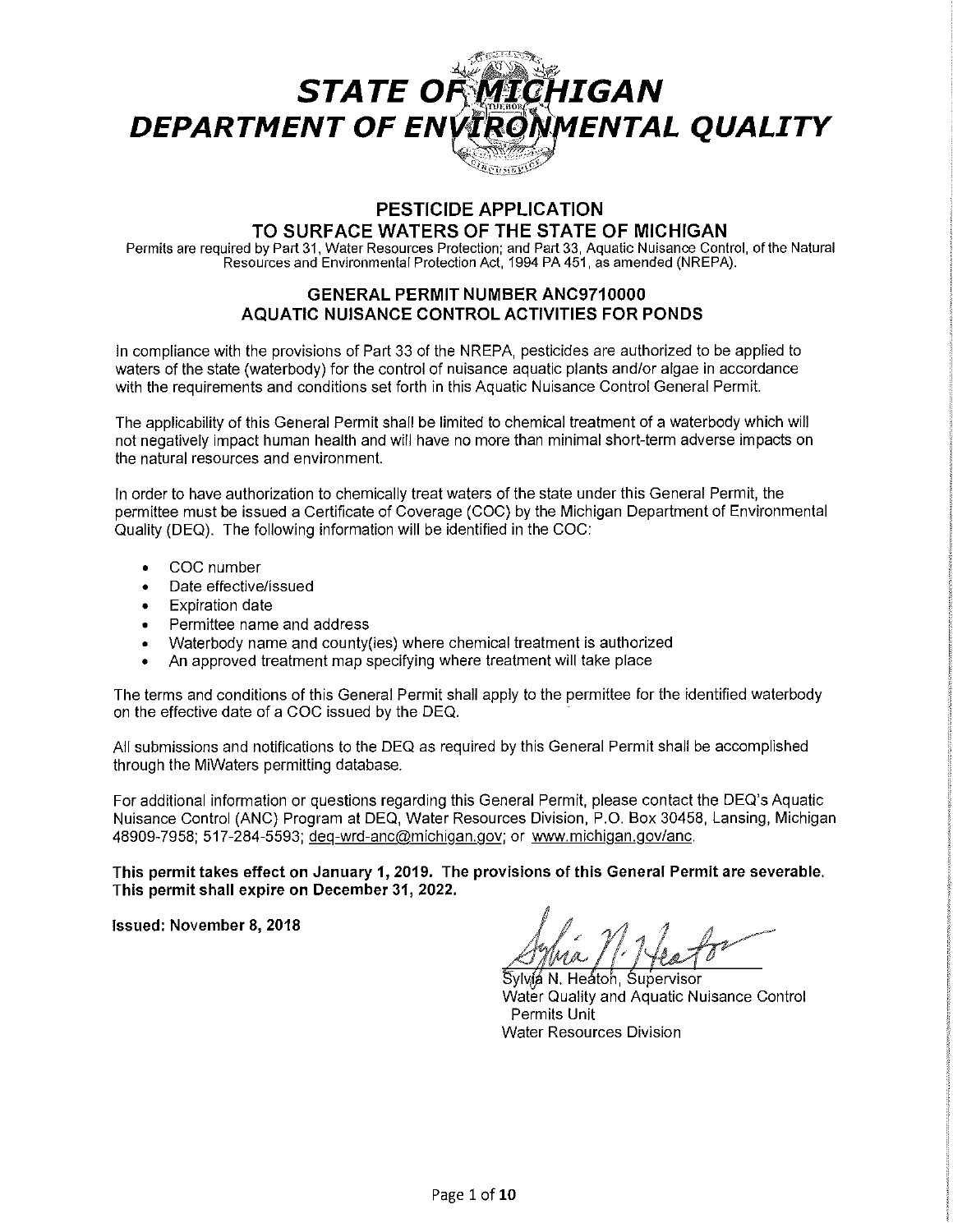# **Section A. Annual Fee for Certificates of Coverage that Cover More than One Year**

In accordance with Section 3309 of Part 33, the permittee shall make payment of an annual fee to the DEQ by April 1 or prior to the first treatment for each year covered by a multi-year COC issued under this General Permit. The annual fee is equal to the initial COC application fee. The annual fee shall be submitted through the "ANC Annual Fee" Schedule of Compliance in the MiWaters permitting database.

#### **Initial COC Application Fee: \$75.00**

#### **Section B. Qualified Sites**

A waterbody qualifying for approval to be chemically treated under this General Permit must meet all of the following criteria:

- Has an intermittent or controllable discharge, or no discharge
- Has a surface area of less than ten (10) acres
- Has no contiguous wetlands associated with it
- Does not discharge to a designated trout stream
- Does not have federal or state endangered, or threatened species pursuant to Part 365 of the NREPA, or critical habitat, associated with it
- Has been identified by the DEQ as being able to receive an appropriate level of protection under this general permit
- Is listed in the document titled "Ponds currently eligible for authorization under a COC"

The current list of ponds approved for treatment under this General Permit is available from the DEQ upon request or at www.michigan.gov/anc; select "Application & Permit Information," then select "General Permits and Pre-Approved Lists of Specific Waterbodies Eligible for Certificates of Coverage (COC)," and then select "Ponds currently eligible for authorization under a COC."

# **Section C. Authorizations and Coverage Provisions**

# **1. Authorized Areas**

Chemical treatment for control of nuisance aquatic plants and algae is authorized only to waters of the state as defined by this General Permit, specified by the issued COC, and to areas delineated on the approved treatment map attached to the COC, or through an expansion due to an infestation of an adjacent area in accordance with Section 3311 of Part 33.

Prior to issuance of the COC under this General Permit, areas where chemical treatment for control of nuisance aquatic plants and algae is approved must be either under the legal control of the permittee or the party(ies) who has/have granted the permittee authority to treat or otherwise under legal control as specified in Section 3308 of Part 33.

# **2. Chemical Application**

The permittee shall comply with this permit and all pesticide label instructions to protect self, others, and the environment. The label is provided with the pesticide container. It explains how to use the pesticide safely, effectively, and may suggest ways to avoid unintended impacts to human health and the environment. Read and understand the label before mixing or applying any pesticide. Most labels list a toll-free number for consumers. Pesticide labels are federally-approved legal documents and their requirements are enforced under both federal and state laws.

The permittee may apply only those specific chemical products that are approved by the DEQ and listed on the chemical table titled "Chemicals Approved for Use Under the Aquatic Nuisance Control General Permit for Ponds." This chemical table is available from the ANC Program upon request or at www.michigan.gov/anc; select "Application & Permit Information", then select "General Permits and Pre-Approved Lists of Specific Waterbodies Eligible for Certificates of Coverage (COC)", and then select "Chemicals approved for Ponds." The necessary application rate may be lower than the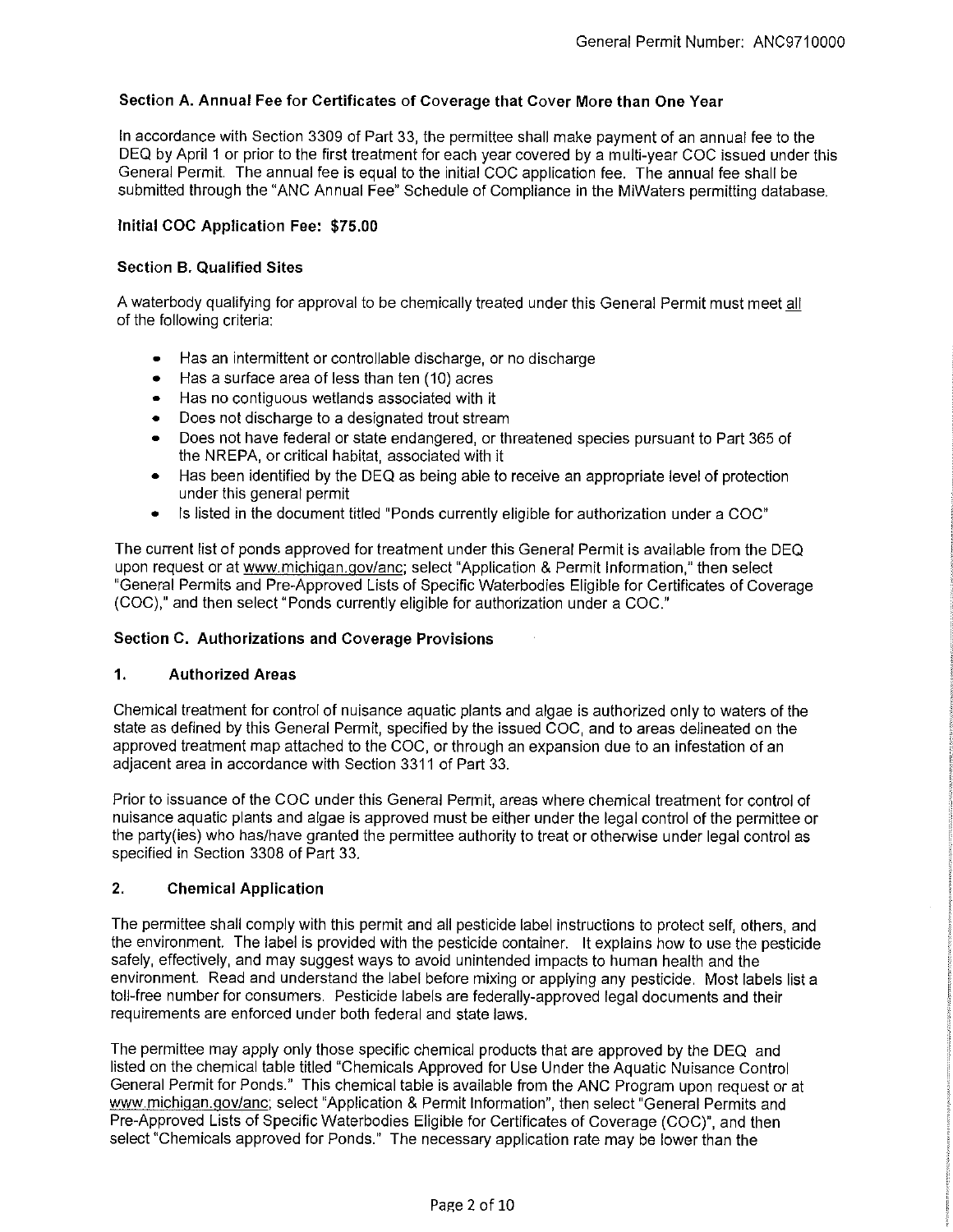maximum rate listed in the table, and may depend on the target species, the timing of the treatment, the use of additives such as surfactants, and various site conditions (refer to the federal product label).

Some chemical products may require special applicator certifications. Refer to the federal product label for applicator certification requirements.

# **3. Treatment Intervals**

With few exceptions, the products approved for use in Section C.2. of this General Permit have a minimum length of time required between each treatment in the same area(s) of impact, in accordance with the federal product label. Some of the federal product labels also have limits on the total amount of chemical applied annually per treatment area. Follow the federal treatment interval and annual limits. Further restrictions are outlined in Section C.4. of this permit.

#### **4. General Conditions**

Multiple products with the same active ingredient are approved by this permit. Do not apply multiple formulations of the same active ingredient that, in combination, exceed 1) either of the product label application rates and/or active ingredient concentration for the target species and site conditions, or 2) the approved application rate on this permit, if it is lower than the maximum label rate.

Application of any herbicide on a per-acre basis in shallow areas may result in a concentration of active ingredient exceeding the federal label maximum, which could result in unacceptable impacts to non-target organisms. The per-acre chemical amount must be adjusted to the depth of water being treated. Consult the federal product label to ensure proper application.

For treatment of all waterbodies in Ingham County, the permittee must notify the Ingham County Drain Commission a minimum of two (2) working days prior to application of chemical(s). Notify Mr. Eric Daldos by e-mail at EDaldos@ingham.org. Notification must include the date, time, and location(s) of the proposed chemical use. A copy of the notification shall be uploaded in MiWaters through the "ANC Notification of Ingham County Drain Commissioner" Schedule of Compliance for the associated permit. For general questions to the Ingham County Drain Commissioner, contact the office at 517-676-8381 between 8:00 a.m. and 5:00 p.m., Monday through Friday.

Upon receipt of written notification from the DEQ, the permittee may be required to fulfill any of the following requirements:

- Conduct the chemical treatment only when a DEQ representative is present.
- Notify the DEQ not less than two (2) working days in advance of chemical treatment.
- Submit an accurate map or written description of the exact locations where each chemical was applied to the DEQ within 24 hours of the completion of each treatment.
- In addition to the normally required notification, also notify other person(s) specified by the DEQ.
- Satisfy additional reporting requirements (instead of, or in addition to, the requirements listed below in Section D).
- Allow the DEQ or its representative to collect a sample of the chemical(s) used before or during any chemical treatment.
- Apply chemicals so that swimming restrictions are not imposed on any Saturday, Sunday, or state-declared holiday.
- Take special precautions to avoid or minimize potential impacts to human health and safety, the environment, and nontarget organisms.
- Perform water residue analysis to verify the chemical concentrations in the waterbody according to a frequency, timing, and methodology approved by the DEQ.
- Any other requirements determined by the DEQ as necessary to protect the natural resources or the public health and safety, to prevent economic loss or impairment of recreational uses, to protect non-target organisms, or to help ensure control of the aquatic nuisance.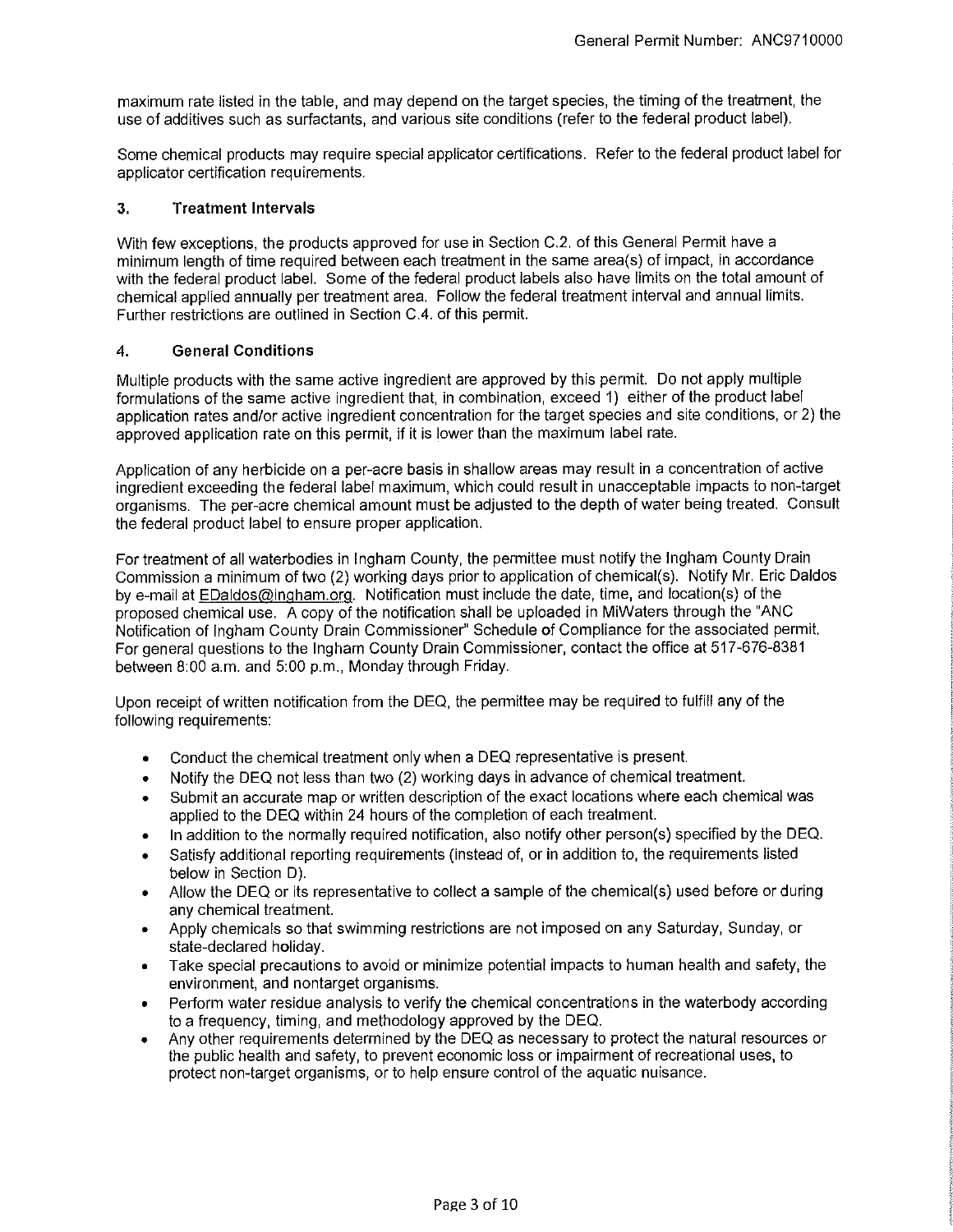# Outlet Flow

Do not treat waterbody with algaecides, herbicides, and adjuvants when discharge is greater than 100 gallons per minute. Do not treat pond(s) if more than 1/2 inch of rain is expected within 24 hours, which may inhibit treatment effectiveness and result in pond overflow in the days following the treatment. See further restrictions on water dye use under "Specific Products Restrictions" below.

For all treatments, ensure that the retention time is adequate for the efficacy of the product. Aquatic herbicide and algaecide impacts to vegetation downstream of the treated waterbody in areas not permitted for treatment caused by release of the pesticide from a treated waterbody is a violation of this permit, Part 31, and Part 33. Release of dye to areas downstream from a treated waterbody is a violation of this permit, Part 31, and Part 33.

# Specific Products Restrictions

# **Colorants**

The use of water dyes may not be appropriate in waterbodies used for swimming.

Use of water dyes is permitted only when there is no discharge from the waterbody, except when used as a tracer. Tracer amount is defined in Approved Chemical Table referenced in Section C.2.

For any waterbody with an outlet, the use of water dyes allowed by this General Permit excludes water dyes that are labeled as herbicides (e.g., Aquashade®, Admiral®, Pond Care Algae Blocker®).

# /mazapyr and carfentrazone

Application of products containing imazapyr and carfentrazone can be made only by federal or state agencies, such as Water Management District personnel, municipal officials and the U.S. Army Corps of Engineers, or those applicators who are licensed or certified as aquatic pest control applicators and are authorized by the state or local government.

# Procel/aCOR

Prior to each treatment with ProcellaCOR, the "ProcellaCOR Treatment Notification" Schedule of Compliance must be submitted in the MiWaters permitting database no less than two (2) weeks before the anticipated treatment date. The notification form will require an updated treatment map delineating the ProcellaCOR treatment area and the prescribed application rate (in ounces per acre-foot). Approval of the Schedule of Compliance by the DEQ is required prior to the treatment with ProcellaCOR.

# Fluridone

Prior to the use of fluridone in pond(s), the permittee shall have a DEQ approved Vegetation Management Plan (VMP) for the COC issued under this General Permit on file with the department. The VMP for the use of fluridone in COC ponds shall include the following information:

- (1) target species
- (2) volume of the treatment area
- (3) retention time of the waterbody

To submit the required VMP, the permittee shall notify the DEQ a minimum of five (5) business days prior to the proposed treatment by email at deq-wrd-anc@michigan.gov with a request to use fluridone. Upon receiving the notification, a "Vegetation Management Plan (VMP)" Schedule of Compliance will be added to the corresponding COC in the MiWaters Permitting Database. Prior to the initial use of fluridone, the permittee shall complete and submit the VMP Schedule of Compliance.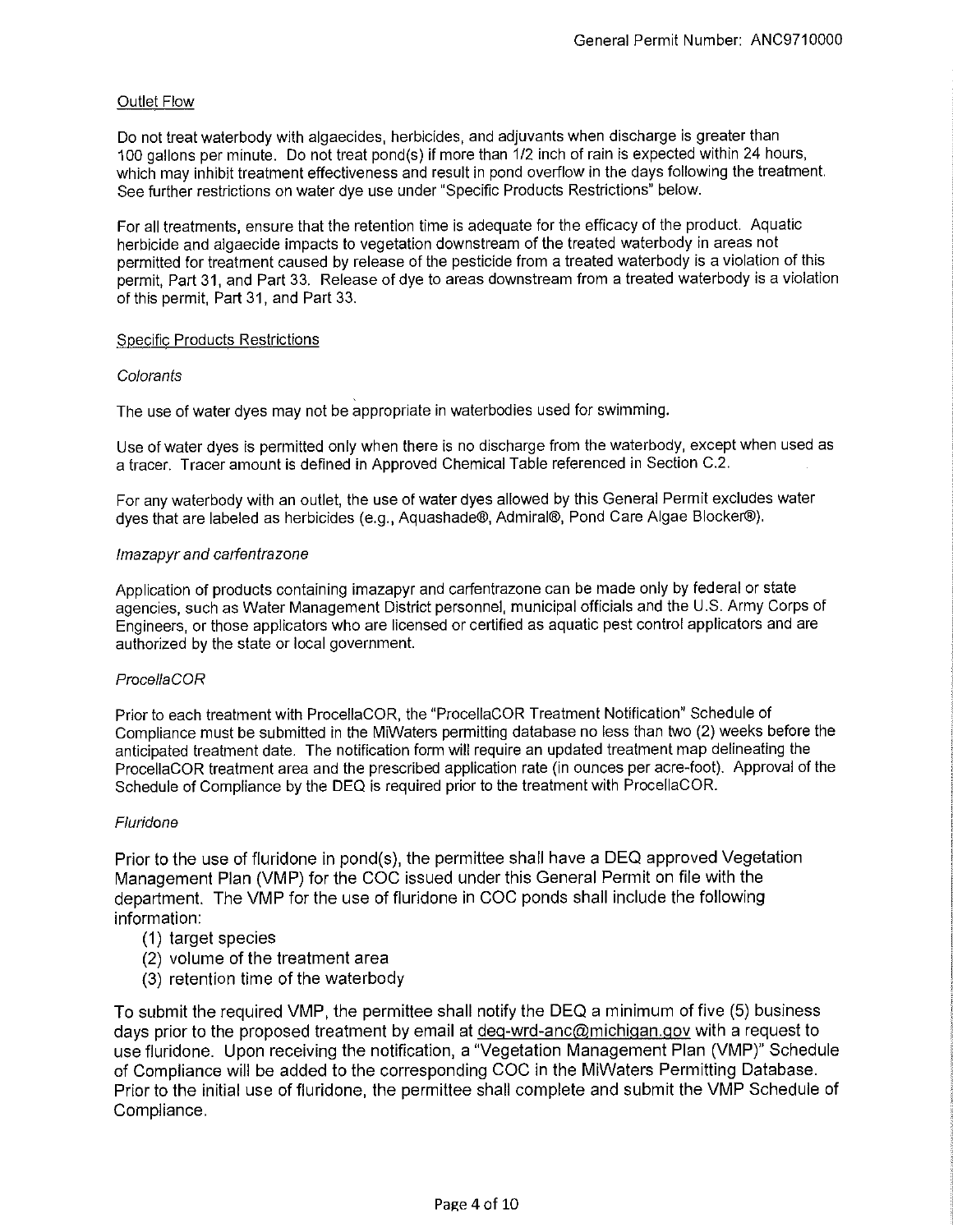The permittee shall not use fluridone in the pond(s) until the VMP has been approved by the DEQ. Contingent upon the approval of the submitted VMP, the use of fluridone in the pond(s) is approved under this General Permit for more than one year in a three year period.

# **5. Notification and Posting Requirements**

The ANG statute allows a permittee to expand the area of impact, without a formal revision of the treatment area, beyond that authorized in the COG issued under this General Permit to include adjacent (as defined in Section F. Definitions) areas of the same waterbody or treatment area that became infested after the application was submitted. These areas allowed for expansion, without a formal revision, include **only infestations of non-native species,** as defined in Section F. Definitions. The expansion treatment must use the same chemicals and application rates as those currently authorized in the permit.

The permittee shall submit: (1) a notification of an impending expansion treatment, and (2) an expansion report.

- 1. Notification of impending expansion treatment If expanding the area of impact for treatment of an infestation, the permittee shall notify the DEQ prior to the initial treatment of the impending expansion area. This notification may be submitted by telephone at 517-284-5593 or by e-mail at deq-wrd-anc@michigan.gov, except in the following situation:
	- a) The treatment area expansion is proposed in a waterbody or treatment area that is located within or along the shoreline of the Great Lakes or inland waters in a municipality or township on the list in Appendix A.

In this situation, the permittee shall complete the "ANG Pre-Expansion Notification" Schedule of Compliance in the MiWaters permitting database not less than two (2) full business days before the planned treatment of the expanded area. This notification shall include a map of the proposed expansion area(s), a list of chemical(s) to be applied, the date and time of anticipated treatment, written authorization to treat, and contact information for the on-site chemical applicator. The DEQ has two (2) business days to notify the permittee of any specific concerns about the proposal.

2. Expansion Report Form - The permittee shall complete the "ANG Treatment Expansion Report" Schedule of Compliance in the MiWaters permitting database not later than 15 business days following the initial expansion treatment.

The permittee is required to notify, in writing, an owner of any waterfront property on the permitted waterbody within 100 feet of the area of impact, not less than seven (7) days, and not more than 45 days, before each initial chemical treatment of the calendar year, in accordance with Section 3310(h) of Part 33. If the owner is not the occupant of the waterfront property or the dwelling located on the property, then the owner is responsible for notifying the occupant. This notification requirement also applies to each new, or expanded, area of impact added during the calendar year.

Notice of the chemical application must be posted prior to each chemical application and shall remain posted for a minimum of 24 hours or until all water use restrictions have expired, whichever is later, in accordance with Section 3310(d) of Part 33. Alternate posting locations may be approved on a case-bycase basis by the DEQ upon written request from the permittee. The written request must explain the necessity for alternative posting locations and a description of the proposed posting locations, including a map for clarification. An alternate posting request shall be submitted through the MiWaters permitting database as an attachment to the permit application or revision request.

Water use restrictions listed on the label for the specific product (i.e., trade name) used shall be included on the posting sign. In addition, a 24-hour water use restriction for swimming/entry shall be indicated for all chemical applications, except for copper-based algae treatments and dyes when approved for use as a tracer or marker. All signs shall also include a recommendation that swimming/entry in the treatment area be avoided while applicators are applying chemicals. A posting sign template is available at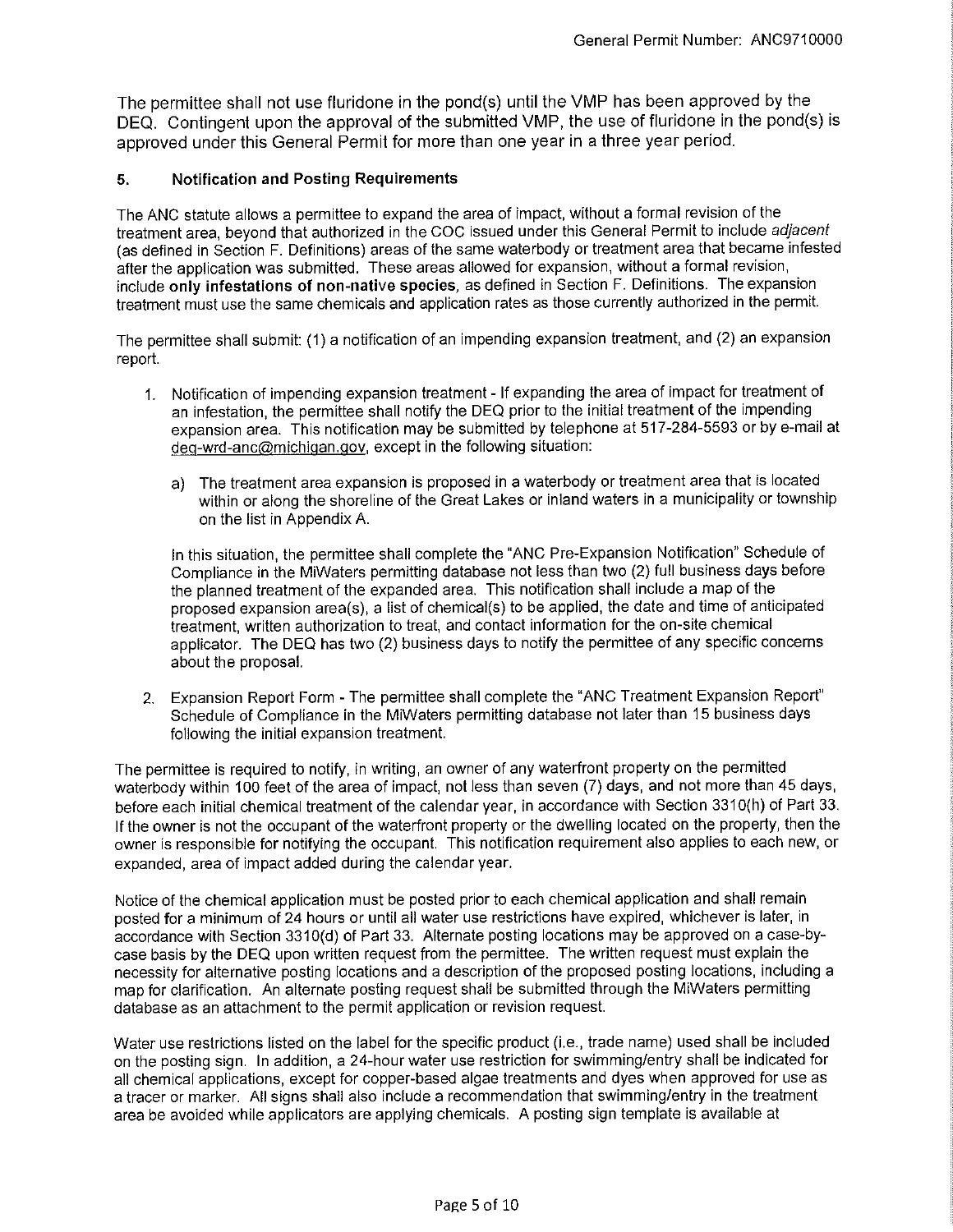www.michigan.gov/anc; www.michigan.gov/anc, select "Application & Permit Information" and then select "Posting Sign."

# **Section D. Reporting and Recordkeeping**

#### **1. Environmental Impacts**

The permittee is required to immediately contact the DEQ's ANG Program at 517-284-5593 and complete the "ANG Notification of Human or Resource Impacts" Schedule of Compliance in the MiWaters permitting database if any fish or wildlife damage or significant non-target plant impacts occur in association with any chemical application.

#### **2. Retained Self-Monitoring**

A person conducting a chemical treatment authorized under this permit shall maintain the following records:

- Assessment of outlet structure including the type, size, and location
- Estimates of the water volume, outlet flow, and retention time at the time of treatment
- Treatment information including date(s) of application, chemical name, EPA registration number, application rate(s), amount(s) of chemicals applied, weather conditions at time of application, and treatment map(s) indicating the area(s) of impact

#### **3. Record Retention**

The permittee shall keep written or electronic records as required in this permit. These records must be accurate, complete, and sufficient to demonstrate compliance with the conditions of this permit. All records shall be made available within two (2) calendar days to the DEQ upon request, or within a time frame agreed upon by the DEQ and the permittee.

The permittee shall obtain and maintain written permission from each bottomland owner in the area of impact for a minimum of one (1) year from the expiration date of the COG issued under this General Permit, unless exempt under Section 3308 of Part 33.

All other records shall be retained for a minimum of one (1) year beyond the expiration date of the COG issued under this General Permit.

#### **Section E. Liability**

#### **1. Noncompliance**

Initiation of any work on the permitted project confirms the permittee's acceptance and agreement to comply with all terms and conditions of this General Permit. Noncompliance with these terms and conditions of the General Permit shall be cause for the modification, suspension, or revocation of the COG, in whole or in part. Further, the DEQ may initiate criminal and/or civil proceedings to correct deficiencies, protect public health and natural resources, and secure compliance with statutes. Federal pesticide label requirements are incorporated into this permit by reference. Violation of federal pesticide label requirements is considered a violation of this permit.

The issuance of this General Permit does not authorize violation of any federal, state or local laws or regulations, nor does it obviate the necessity of obtaining such permits, including any other DEQ permits, or approvals from other units of government, as may be required by law.

Nothing in this permit shall be construed to preclude the initiation of any legal action or relieve any permittee from any responsibilities, liabilities, or penalties to which the permittee may be subject under the Endangered Species Act of 1973 (Title 16 of the United States Code, Section 1531 et seq.), or Part 365, Endangered Species Protection, of the NREPA.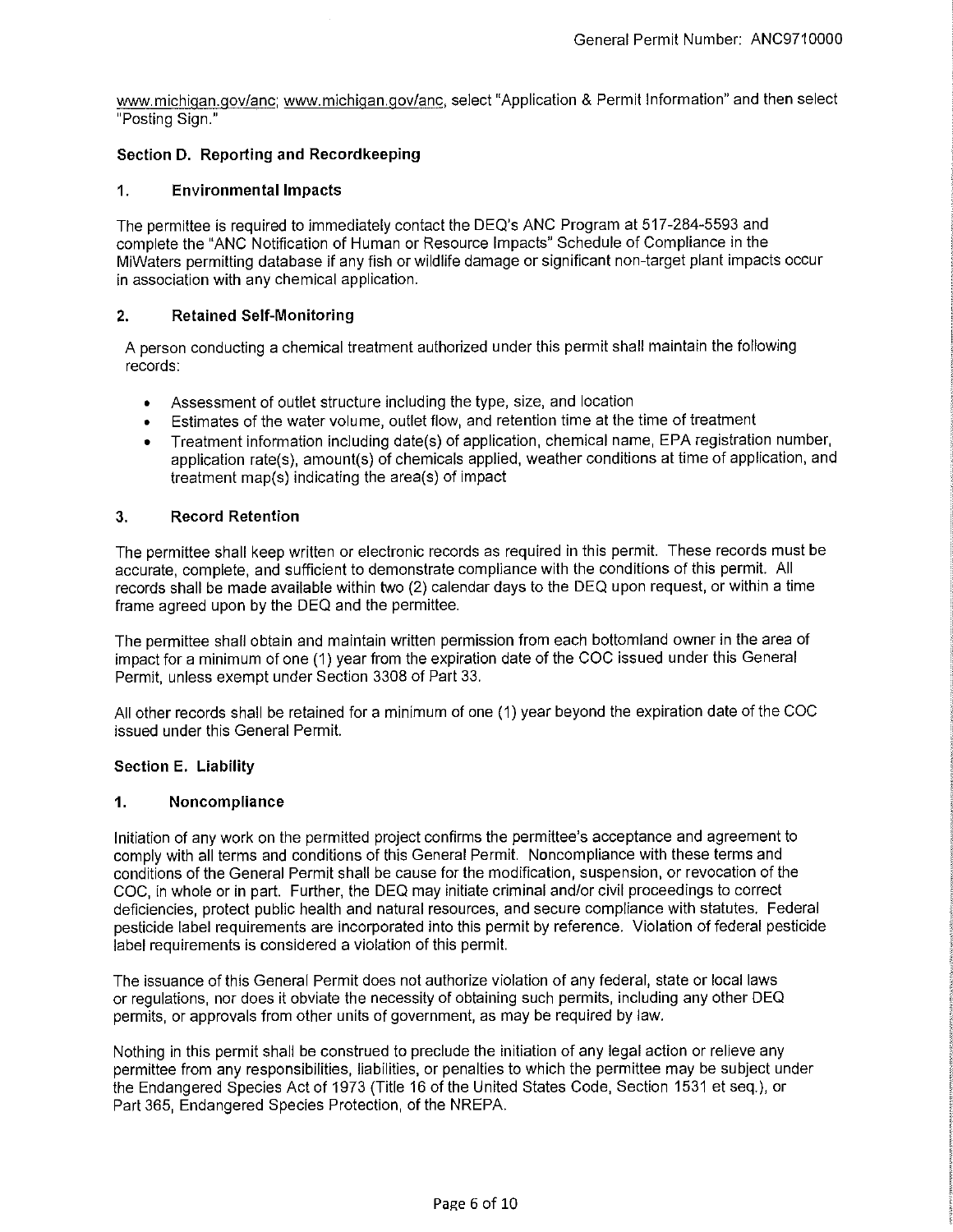# **2. Property Rights**

This General Permit does not convey property rights in either real estate or material, nor does it authorize any injury to private property or invasion of public or private rights.

# **3. Indemnification**

The permittee shall indemnify and hold harmless the State of Michigan and its departments, agencies, officials, employees, agents, and representatives for any and all claims or causes of action arising from acts or omissions of the permittee, or employees, agents, or representatives of the permittee, undertaken in connection with this General Permit. This General Permit shall not be construed as an indemnity by the State of Michigan for the benefit of the permittee or any other person.

# **4. Right of Entry**

The permittee shall allow the DEQ the following actions upon the presentation of credentials:

- To enter upon the permittee's premises where application equipment is located or in which any records are required to be kept under the terms and conditions of this permit
- To copy any records required to be kept under the terms and conditions of this permit
- To inspect equipment for use under this permit
- To sample chemicals, discharges, chemical products, and waterbodies

# **5. Laboratory and Analytical**

When required by this permit or per the pesticide product label, laboratory analytical methods, practices and product or water sampling techniques shall be performed in accordance with standard laboratory guidelines. The permittee shall periodically calibrate and maintain all monitoring instrumentation at necessary intervals to ensure accuracy of measurements. When outside contractors or volunteers perform sampling and analysis, the permittee shall ensure that said contractors or volunteers are sufficiently qualified to perform the required sampling and analysis, and that the quality control measures listed above are properly executed.

# **6. Permission to Treat**

The permittee shall obtain authorization to chemically treat the proposed area of impact by obtaining written permission from each property owner who owns bottom lands in the area of impact. Written authorization from all property owners within the area of impact is required for each calendar year that the COC issued under this permit is in effect, prior to chemical treatment. It is the responsibility of the permittee to ensure that all permissions within the permitted treatment area are up to date each calendar year.

Written authorizations shall be maintained for one **(1)** year from the expiration date of the permit and shall be made available within two (2) calendar days to the DEQ upon request, or within a time frame agreed upon by the DEQ and the permittee.

# **Section F. Definitions**

Adjacent: An area of impact, contiguous to an approved treatment area, permissible for expansions for an infestation per Section 3311(3) of Part 33.

Infestation: Any non-native invasive species that have grown into dense, monotypic stands causing ecological or economic harm.

Initial Chemical Treatment: The first treatment of each calendar year at approved treatment areas, as well as at expanded treatment areas, for infestations.

Native: An indigenous species to the ecosystem of Michigan prior to European settlement necessary for environmental health, habitat production, and economic development of fisheries and wildlife recreation.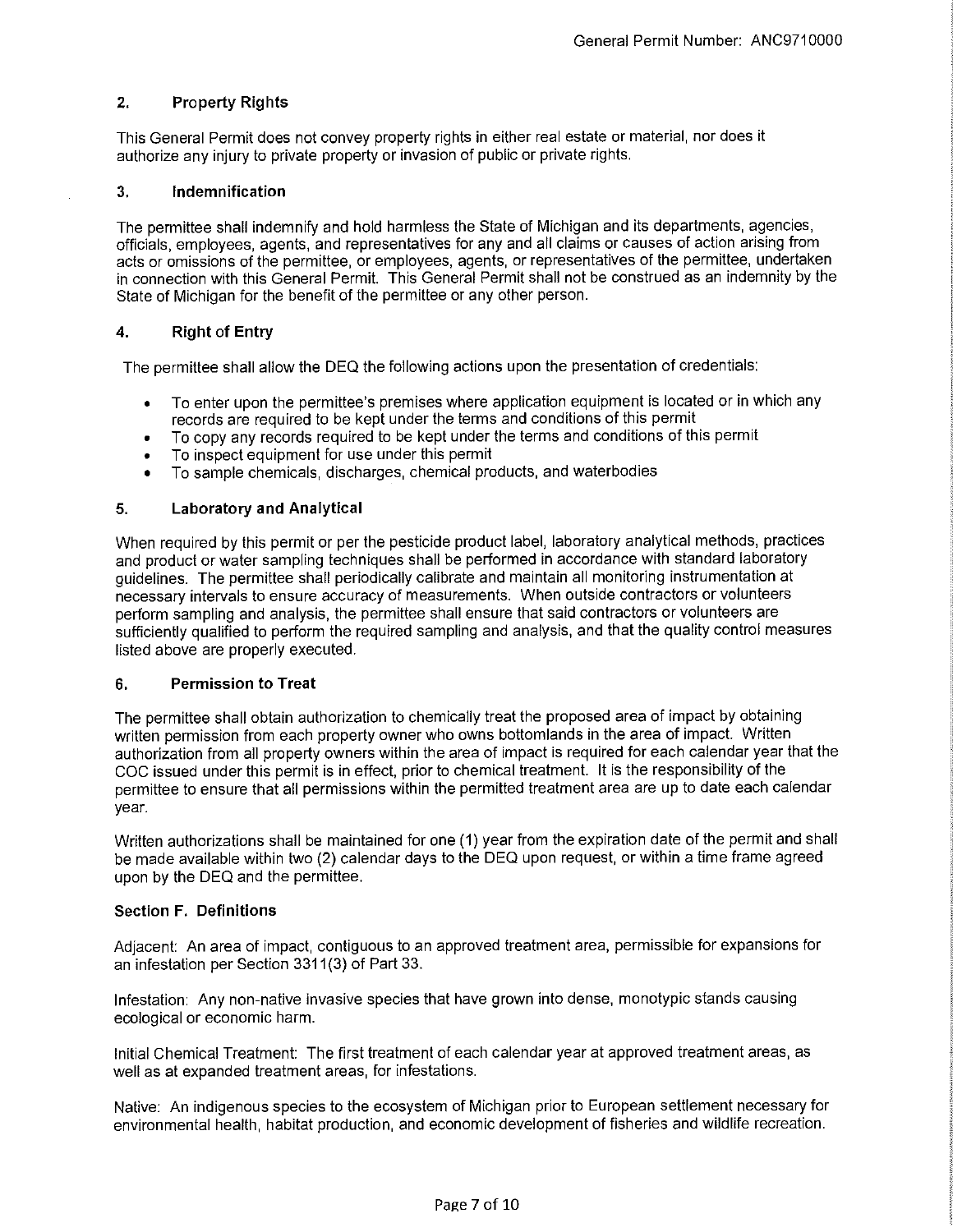Non-native Invasive: An introduced species that did not occur in Michigan's ecosystem prior to European settlement and where introduction causes or is likely to cause habitat, environmental, or economic harm, or harm to human health.

 $\sim 10^6$ 

Shoreline: The line marking the edge of a body of water.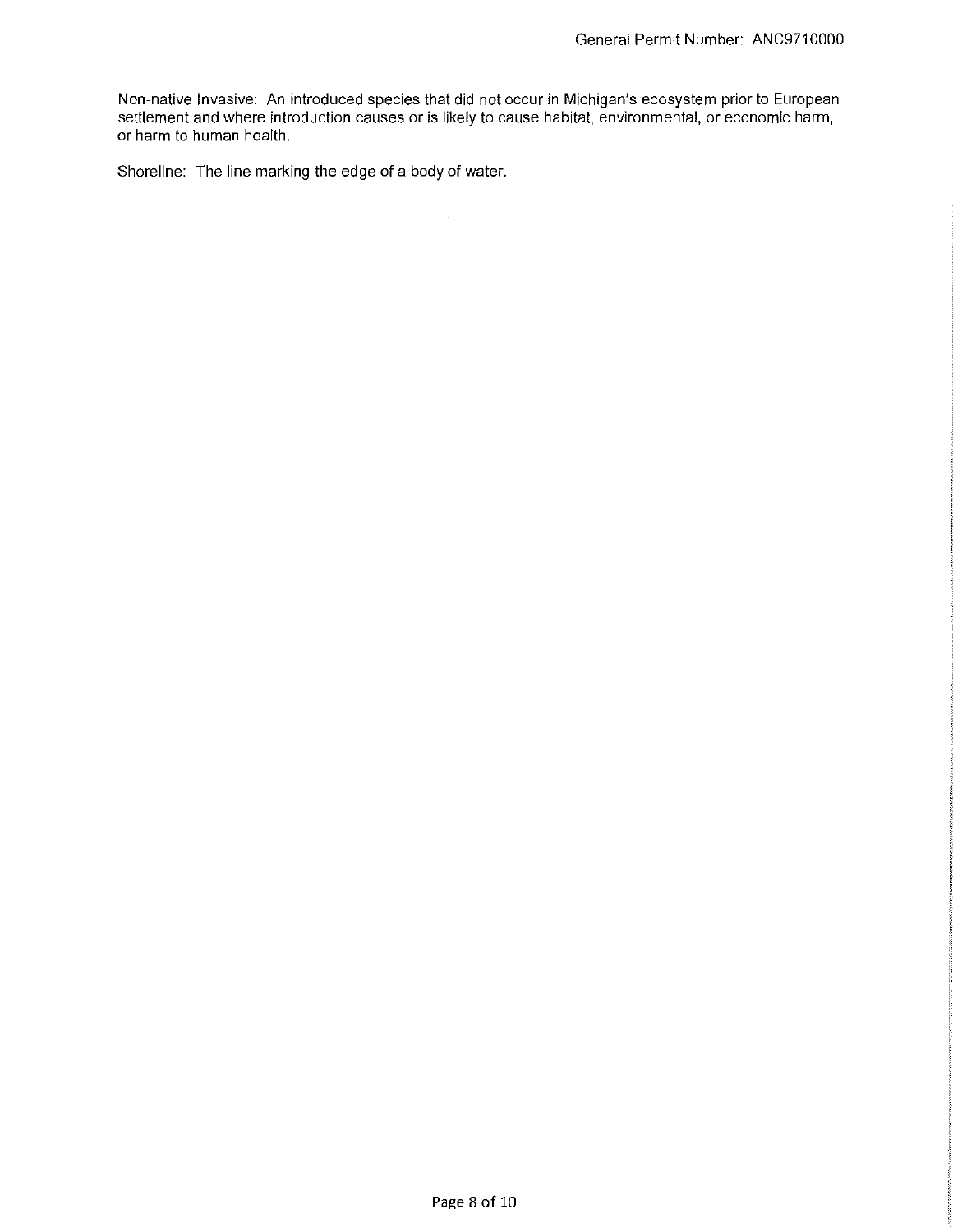# APPENDIX A

# List of municipalities for the purpose of notification two (2) business days prior to an expansion of chemical treatment due to an infestation of non-native invasive species.

| Chippewa River<br><b>Union Township</b><br><b>Detroit River</b><br>City of Detroit<br><b>Detroit River</b><br>City of Ecorse<br>Grosse Ile Township<br>Detroit River<br>Detroit River<br>City of Wyandotte<br><b>Flint River</b><br>City of Flint<br>Huron River<br>City of Ann Arbor<br>Indian River<br>Hiawatha Township<br><b>Indian River</b><br>City of Manistique<br>Indian River<br>Manistique Township<br>City of Adrian<br>Lake Adrian<br>Frenchtown Township<br>Lake Erie<br>Lake Huron<br>Alpena Township<br>Lake Huron<br>City of Alpena<br>Lake Huron<br>City of Caseville<br>Lake Huron<br>City of Harbor Beach<br>Lake Huron<br>Lexington Township<br>Lake Huron<br>City of Mackinac Island<br>Lake Huron<br>Port Austin Township<br>Lake Huron<br>Rubicon Township<br>Lake Huron<br>Sand Beach Township<br>Lake Huron<br>City of St. Ignace<br>Lake Huron/Saginaw Bay<br><b>Bangor Township</b><br>$\mathbf{q}$<br>Lake Huron/St. Mary's River<br>Detour Township<br>Lake Michigan<br>City of Bridgman<br>Lake Michigan<br>Charlevoix Township<br>Lake Michigan<br>City of Charlevoix<br>Lake Michigan<br>City of Grand Haven<br>Lake Michigan<br><b>Grand Haven Township</b><br>Lake Michigan<br>Lake Township<br>Lake Michigan<br>City of Ludington<br>Lake Michigan<br><b>City of New Buffalo</b><br>Lake Michigan/Big Bay de Noc<br>Fairbanks Township<br>Lake Michigan/Green Bay<br>City of Escanaba<br>Lake Michigan/Green Bay<br>City of Menominee<br>Lake Michigan/Green Bay<br>Menominee Township<br>Lake Michigan/Little Bay de Noc<br>City of Gladstone<br>Lake St. Clair<br>City of Grosse Pointe Farms<br>Lake St. Clair<br>Harrison Township<br>Lake St. Clair<br>Ira Township<br>Lake St. Clair<br>City of New Baltimore<br>Lake Superior<br>Baraga Township<br>Lake Superior<br>Carp Lake Township | Waterbody     | <b>Municipality</b>   |
|------------------------------------------------------------------------------------------------------------------------------------------------------------------------------------------------------------------------------------------------------------------------------------------------------------------------------------------------------------------------------------------------------------------------------------------------------------------------------------------------------------------------------------------------------------------------------------------------------------------------------------------------------------------------------------------------------------------------------------------------------------------------------------------------------------------------------------------------------------------------------------------------------------------------------------------------------------------------------------------------------------------------------------------------------------------------------------------------------------------------------------------------------------------------------------------------------------------------------------------------------------------------------------------------------------------------------------------------------------------------------------------------------------------------------------------------------------------------------------------------------------------------------------------------------------------------------------------------------------------------------------------------------------------------------------------------------------------------------------------------------------------------------------------------------------------------------------|---------------|-----------------------|
|                                                                                                                                                                                                                                                                                                                                                                                                                                                                                                                                                                                                                                                                                                                                                                                                                                                                                                                                                                                                                                                                                                                                                                                                                                                                                                                                                                                                                                                                                                                                                                                                                                                                                                                                                                                                                                    |               |                       |
|                                                                                                                                                                                                                                                                                                                                                                                                                                                                                                                                                                                                                                                                                                                                                                                                                                                                                                                                                                                                                                                                                                                                                                                                                                                                                                                                                                                                                                                                                                                                                                                                                                                                                                                                                                                                                                    |               |                       |
|                                                                                                                                                                                                                                                                                                                                                                                                                                                                                                                                                                                                                                                                                                                                                                                                                                                                                                                                                                                                                                                                                                                                                                                                                                                                                                                                                                                                                                                                                                                                                                                                                                                                                                                                                                                                                                    |               |                       |
|                                                                                                                                                                                                                                                                                                                                                                                                                                                                                                                                                                                                                                                                                                                                                                                                                                                                                                                                                                                                                                                                                                                                                                                                                                                                                                                                                                                                                                                                                                                                                                                                                                                                                                                                                                                                                                    |               |                       |
|                                                                                                                                                                                                                                                                                                                                                                                                                                                                                                                                                                                                                                                                                                                                                                                                                                                                                                                                                                                                                                                                                                                                                                                                                                                                                                                                                                                                                                                                                                                                                                                                                                                                                                                                                                                                                                    |               |                       |
|                                                                                                                                                                                                                                                                                                                                                                                                                                                                                                                                                                                                                                                                                                                                                                                                                                                                                                                                                                                                                                                                                                                                                                                                                                                                                                                                                                                                                                                                                                                                                                                                                                                                                                                                                                                                                                    |               |                       |
|                                                                                                                                                                                                                                                                                                                                                                                                                                                                                                                                                                                                                                                                                                                                                                                                                                                                                                                                                                                                                                                                                                                                                                                                                                                                                                                                                                                                                                                                                                                                                                                                                                                                                                                                                                                                                                    |               |                       |
|                                                                                                                                                                                                                                                                                                                                                                                                                                                                                                                                                                                                                                                                                                                                                                                                                                                                                                                                                                                                                                                                                                                                                                                                                                                                                                                                                                                                                                                                                                                                                                                                                                                                                                                                                                                                                                    |               |                       |
|                                                                                                                                                                                                                                                                                                                                                                                                                                                                                                                                                                                                                                                                                                                                                                                                                                                                                                                                                                                                                                                                                                                                                                                                                                                                                                                                                                                                                                                                                                                                                                                                                                                                                                                                                                                                                                    |               |                       |
|                                                                                                                                                                                                                                                                                                                                                                                                                                                                                                                                                                                                                                                                                                                                                                                                                                                                                                                                                                                                                                                                                                                                                                                                                                                                                                                                                                                                                                                                                                                                                                                                                                                                                                                                                                                                                                    |               |                       |
|                                                                                                                                                                                                                                                                                                                                                                                                                                                                                                                                                                                                                                                                                                                                                                                                                                                                                                                                                                                                                                                                                                                                                                                                                                                                                                                                                                                                                                                                                                                                                                                                                                                                                                                                                                                                                                    |               |                       |
|                                                                                                                                                                                                                                                                                                                                                                                                                                                                                                                                                                                                                                                                                                                                                                                                                                                                                                                                                                                                                                                                                                                                                                                                                                                                                                                                                                                                                                                                                                                                                                                                                                                                                                                                                                                                                                    |               |                       |
|                                                                                                                                                                                                                                                                                                                                                                                                                                                                                                                                                                                                                                                                                                                                                                                                                                                                                                                                                                                                                                                                                                                                                                                                                                                                                                                                                                                                                                                                                                                                                                                                                                                                                                                                                                                                                                    |               |                       |
|                                                                                                                                                                                                                                                                                                                                                                                                                                                                                                                                                                                                                                                                                                                                                                                                                                                                                                                                                                                                                                                                                                                                                                                                                                                                                                                                                                                                                                                                                                                                                                                                                                                                                                                                                                                                                                    |               |                       |
|                                                                                                                                                                                                                                                                                                                                                                                                                                                                                                                                                                                                                                                                                                                                                                                                                                                                                                                                                                                                                                                                                                                                                                                                                                                                                                                                                                                                                                                                                                                                                                                                                                                                                                                                                                                                                                    |               |                       |
|                                                                                                                                                                                                                                                                                                                                                                                                                                                                                                                                                                                                                                                                                                                                                                                                                                                                                                                                                                                                                                                                                                                                                                                                                                                                                                                                                                                                                                                                                                                                                                                                                                                                                                                                                                                                                                    |               |                       |
|                                                                                                                                                                                                                                                                                                                                                                                                                                                                                                                                                                                                                                                                                                                                                                                                                                                                                                                                                                                                                                                                                                                                                                                                                                                                                                                                                                                                                                                                                                                                                                                                                                                                                                                                                                                                                                    |               |                       |
|                                                                                                                                                                                                                                                                                                                                                                                                                                                                                                                                                                                                                                                                                                                                                                                                                                                                                                                                                                                                                                                                                                                                                                                                                                                                                                                                                                                                                                                                                                                                                                                                                                                                                                                                                                                                                                    |               |                       |
|                                                                                                                                                                                                                                                                                                                                                                                                                                                                                                                                                                                                                                                                                                                                                                                                                                                                                                                                                                                                                                                                                                                                                                                                                                                                                                                                                                                                                                                                                                                                                                                                                                                                                                                                                                                                                                    |               |                       |
|                                                                                                                                                                                                                                                                                                                                                                                                                                                                                                                                                                                                                                                                                                                                                                                                                                                                                                                                                                                                                                                                                                                                                                                                                                                                                                                                                                                                                                                                                                                                                                                                                                                                                                                                                                                                                                    |               |                       |
|                                                                                                                                                                                                                                                                                                                                                                                                                                                                                                                                                                                                                                                                                                                                                                                                                                                                                                                                                                                                                                                                                                                                                                                                                                                                                                                                                                                                                                                                                                                                                                                                                                                                                                                                                                                                                                    |               |                       |
|                                                                                                                                                                                                                                                                                                                                                                                                                                                                                                                                                                                                                                                                                                                                                                                                                                                                                                                                                                                                                                                                                                                                                                                                                                                                                                                                                                                                                                                                                                                                                                                                                                                                                                                                                                                                                                    |               |                       |
|                                                                                                                                                                                                                                                                                                                                                                                                                                                                                                                                                                                                                                                                                                                                                                                                                                                                                                                                                                                                                                                                                                                                                                                                                                                                                                                                                                                                                                                                                                                                                                                                                                                                                                                                                                                                                                    |               |                       |
|                                                                                                                                                                                                                                                                                                                                                                                                                                                                                                                                                                                                                                                                                                                                                                                                                                                                                                                                                                                                                                                                                                                                                                                                                                                                                                                                                                                                                                                                                                                                                                                                                                                                                                                                                                                                                                    |               |                       |
|                                                                                                                                                                                                                                                                                                                                                                                                                                                                                                                                                                                                                                                                                                                                                                                                                                                                                                                                                                                                                                                                                                                                                                                                                                                                                                                                                                                                                                                                                                                                                                                                                                                                                                                                                                                                                                    |               |                       |
|                                                                                                                                                                                                                                                                                                                                                                                                                                                                                                                                                                                                                                                                                                                                                                                                                                                                                                                                                                                                                                                                                                                                                                                                                                                                                                                                                                                                                                                                                                                                                                                                                                                                                                                                                                                                                                    |               |                       |
|                                                                                                                                                                                                                                                                                                                                                                                                                                                                                                                                                                                                                                                                                                                                                                                                                                                                                                                                                                                                                                                                                                                                                                                                                                                                                                                                                                                                                                                                                                                                                                                                                                                                                                                                                                                                                                    |               |                       |
|                                                                                                                                                                                                                                                                                                                                                                                                                                                                                                                                                                                                                                                                                                                                                                                                                                                                                                                                                                                                                                                                                                                                                                                                                                                                                                                                                                                                                                                                                                                                                                                                                                                                                                                                                                                                                                    |               |                       |
|                                                                                                                                                                                                                                                                                                                                                                                                                                                                                                                                                                                                                                                                                                                                                                                                                                                                                                                                                                                                                                                                                                                                                                                                                                                                                                                                                                                                                                                                                                                                                                                                                                                                                                                                                                                                                                    |               |                       |
|                                                                                                                                                                                                                                                                                                                                                                                                                                                                                                                                                                                                                                                                                                                                                                                                                                                                                                                                                                                                                                                                                                                                                                                                                                                                                                                                                                                                                                                                                                                                                                                                                                                                                                                                                                                                                                    |               |                       |
|                                                                                                                                                                                                                                                                                                                                                                                                                                                                                                                                                                                                                                                                                                                                                                                                                                                                                                                                                                                                                                                                                                                                                                                                                                                                                                                                                                                                                                                                                                                                                                                                                                                                                                                                                                                                                                    |               |                       |
|                                                                                                                                                                                                                                                                                                                                                                                                                                                                                                                                                                                                                                                                                                                                                                                                                                                                                                                                                                                                                                                                                                                                                                                                                                                                                                                                                                                                                                                                                                                                                                                                                                                                                                                                                                                                                                    |               |                       |
|                                                                                                                                                                                                                                                                                                                                                                                                                                                                                                                                                                                                                                                                                                                                                                                                                                                                                                                                                                                                                                                                                                                                                                                                                                                                                                                                                                                                                                                                                                                                                                                                                                                                                                                                                                                                                                    |               |                       |
|                                                                                                                                                                                                                                                                                                                                                                                                                                                                                                                                                                                                                                                                                                                                                                                                                                                                                                                                                                                                                                                                                                                                                                                                                                                                                                                                                                                                                                                                                                                                                                                                                                                                                                                                                                                                                                    |               |                       |
|                                                                                                                                                                                                                                                                                                                                                                                                                                                                                                                                                                                                                                                                                                                                                                                                                                                                                                                                                                                                                                                                                                                                                                                                                                                                                                                                                                                                                                                                                                                                                                                                                                                                                                                                                                                                                                    |               |                       |
|                                                                                                                                                                                                                                                                                                                                                                                                                                                                                                                                                                                                                                                                                                                                                                                                                                                                                                                                                                                                                                                                                                                                                                                                                                                                                                                                                                                                                                                                                                                                                                                                                                                                                                                                                                                                                                    |               |                       |
|                                                                                                                                                                                                                                                                                                                                                                                                                                                                                                                                                                                                                                                                                                                                                                                                                                                                                                                                                                                                                                                                                                                                                                                                                                                                                                                                                                                                                                                                                                                                                                                                                                                                                                                                                                                                                                    |               |                       |
|                                                                                                                                                                                                                                                                                                                                                                                                                                                                                                                                                                                                                                                                                                                                                                                                                                                                                                                                                                                                                                                                                                                                                                                                                                                                                                                                                                                                                                                                                                                                                                                                                                                                                                                                                                                                                                    |               |                       |
|                                                                                                                                                                                                                                                                                                                                                                                                                                                                                                                                                                                                                                                                                                                                                                                                                                                                                                                                                                                                                                                                                                                                                                                                                                                                                                                                                                                                                                                                                                                                                                                                                                                                                                                                                                                                                                    |               |                       |
|                                                                                                                                                                                                                                                                                                                                                                                                                                                                                                                                                                                                                                                                                                                                                                                                                                                                                                                                                                                                                                                                                                                                                                                                                                                                                                                                                                                                                                                                                                                                                                                                                                                                                                                                                                                                                                    |               |                       |
|                                                                                                                                                                                                                                                                                                                                                                                                                                                                                                                                                                                                                                                                                                                                                                                                                                                                                                                                                                                                                                                                                                                                                                                                                                                                                                                                                                                                                                                                                                                                                                                                                                                                                                                                                                                                                                    |               |                       |
|                                                                                                                                                                                                                                                                                                                                                                                                                                                                                                                                                                                                                                                                                                                                                                                                                                                                                                                                                                                                                                                                                                                                                                                                                                                                                                                                                                                                                                                                                                                                                                                                                                                                                                                                                                                                                                    |               |                       |
|                                                                                                                                                                                                                                                                                                                                                                                                                                                                                                                                                                                                                                                                                                                                                                                                                                                                                                                                                                                                                                                                                                                                                                                                                                                                                                                                                                                                                                                                                                                                                                                                                                                                                                                                                                                                                                    |               |                       |
|                                                                                                                                                                                                                                                                                                                                                                                                                                                                                                                                                                                                                                                                                                                                                                                                                                                                                                                                                                                                                                                                                                                                                                                                                                                                                                                                                                                                                                                                                                                                                                                                                                                                                                                                                                                                                                    |               |                       |
|                                                                                                                                                                                                                                                                                                                                                                                                                                                                                                                                                                                                                                                                                                                                                                                                                                                                                                                                                                                                                                                                                                                                                                                                                                                                                                                                                                                                                                                                                                                                                                                                                                                                                                                                                                                                                                    | Lake Superior | Eagle Harbor Township |